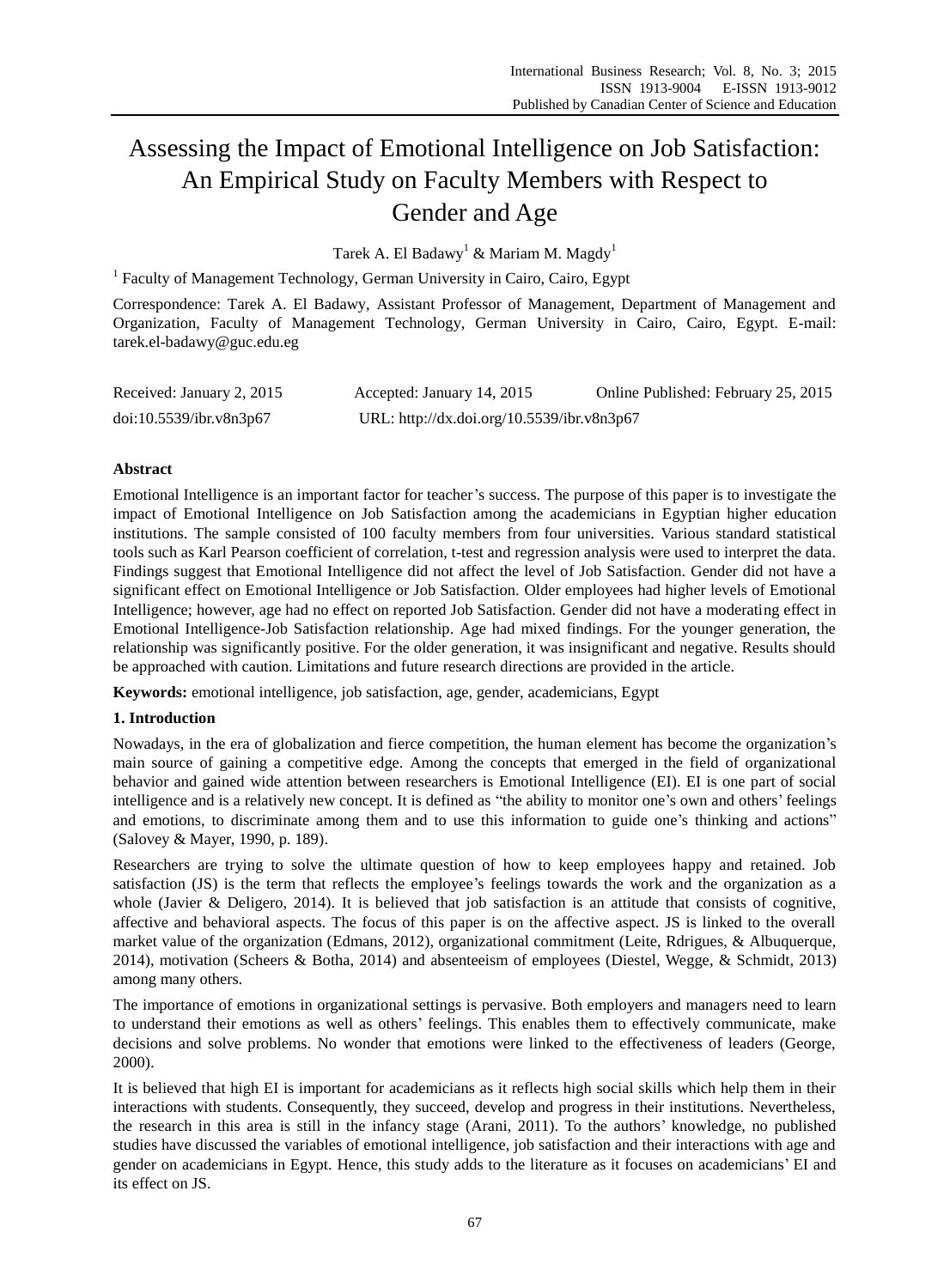The purpose of this study is to analyze the effect of Emotional Intelligence on Job Satisfaction, and more specifically among the academicians in private Higher Education Institutions in Egypt. In addition, the study aims to identify the effect of age and gender on the proposed relationship. The importance of this study stems from the fact that results of past research are inconsistent. Additional exploration is required to further validate other researchers' work.

# **2. Emotional Intelligence**

The construct of emotional intelligence (EI) as an inclusive theory was discussed in the work of psychologists (Salovey & Mayer, 1990). According to them, EI is an important component of social intelligence and it is the ability of an individual to understand and control their own thoughts and sentiments. In addition, they are also capable of using this intelligence in steering their actions. EI helps an individual to encourage self-feelings, to remain positive as well as nurture relationships. Research has highlighted the importance of EI in enhancing social interactions for teachers'success in educational institutions (Arani, 2011).

Goleman (1995) has identified five elements of EI that have a significant influence on studying the behavior of the employee in an organization. The five elements are: Self-awareness which is defined as knowing and having control on self in spite of adverse situations, maintaining calmness, and making a calculated decision. Second is Self-management, defined as the handling of emotions in such a way where that even the negative emotion prepares the individual for a constructive task.

The third element is Self-motivation wherein the individual continuously moves towards his/her goal in spite of lack of resources and insufficient support from the management/fellow employees. The fourth element is Empathy wherein an employee is not only concerned about self but also understands the feelings of co-workers. The people under this category go out of the way to help those who are under frustration or feeling depressed. The final element is Social skills wherein an individual is expert in skills like networking, persuasion and can successfully convert an unfavorable situation into a favorable one by his/her social skills.

# *2.1 Emotional Intelligence and Gender*

The literature suggests that EI also varies between men and women (Harrod & Scheer, 2005). As per their biological nature women are more intense and experience positive and negative emotions as compared to their male counterpart. From childhood, women are oriented to be emotional socially while men are taught to be strong and emotionally stable. Petrides and Furnham (2006) believe there are gender differences as each group experiences different responsibilities, life situations and stressors. Hence, in their study, they fixed the gender variable and focused on females only.

EI and gender have a limited exposure in the scientific field (Mandell & Pherwani, 2003). In the study conducted by the same aforementioned authors, they found significant difference in the mean scores on EI between men and women. In a comparative study done by Shahzad and Bagum (2012), significant difference was found between males and females on Trait EI. In addition, unlike the default assumption, males scored a higher mean score than females on the overall EI.

Investigating the relationship between emotional and social competencies in relation to gender, Hopkins and Bilimoria (2008) conducted a study consisting of 105 top level executives in financial organizations. The results show that there were no significant differences between male and female leaders with regard to displaying emotional and social competencies. The results were different, however when it was conducted among youth. Harrod and Scheer (2005) investigated the relationship between EI and demographic characteristics (age, sex, household income, parents' level of education, and location of residence) among youths aging between 16-19 years old. Results have shown that EI levels were positively related to females, parents' education, and household income. Females have shown higher EI levels than males. Moreover, EI scores differed with age.

On the other hand, the above results contradicted the findings of a study by Chan (2004), where perceived EI was investigated in teachers against their gender, age and the years of experience. There was no significant difference with regards to perceived EI in relation to gender and age differences. However, significant differences were found with regards to teaching experiences.

Another study was conducted on Italian teachers' EI and self-efficacy, results suggested that men score higher on intra-personal (self) EI while women scored higher on interpersonal (others) EI (Fabio & Palazzeschi, 2008). Shahzad and Bagum (2012) concluded that men and women have the same level of EI; however, they report different scores on the sub-dimensions of EI. Lopez-Zafra, Garcia-Retamero and Martos (2012) recommend doing research on countries with different cultural views on women.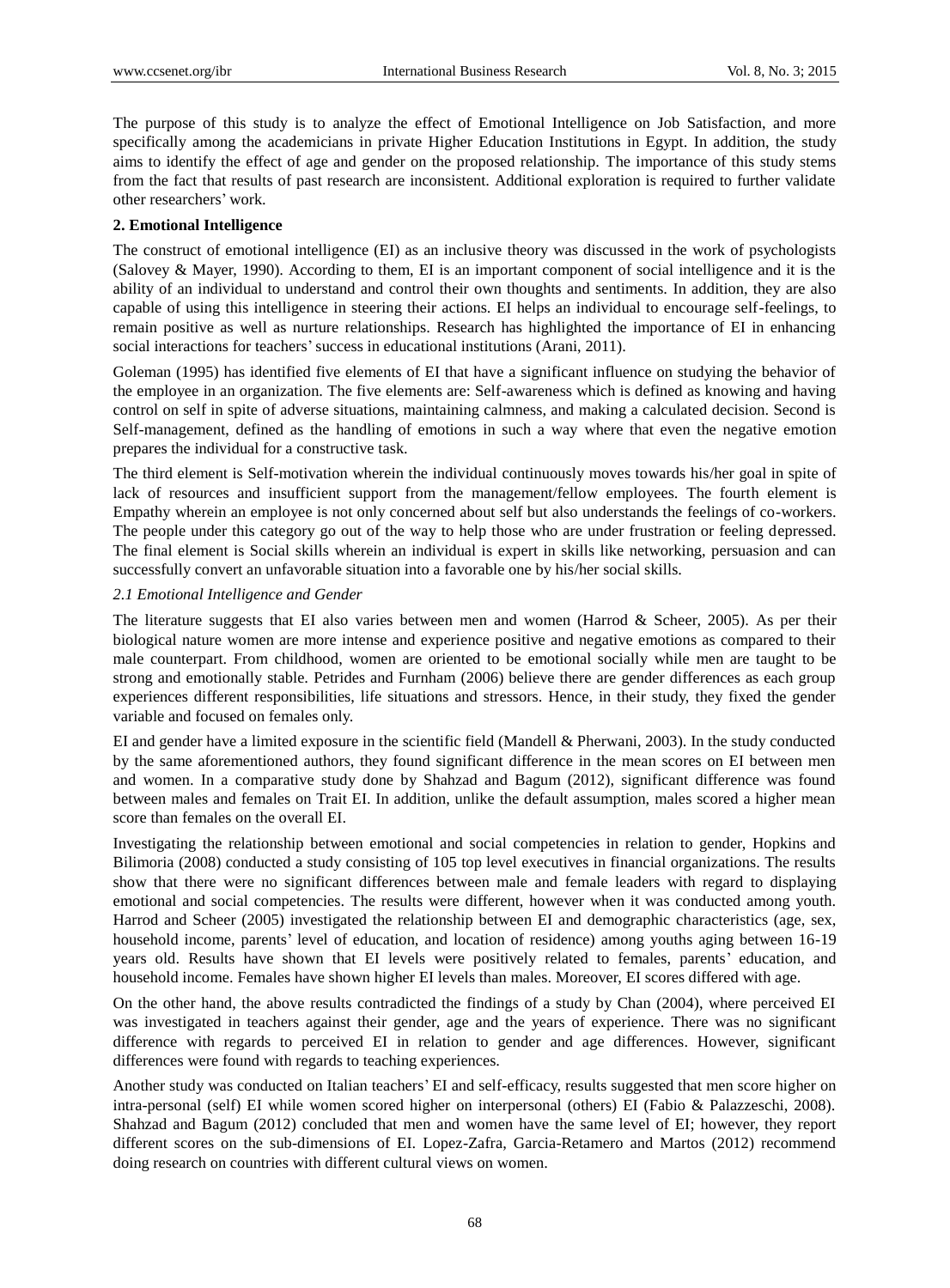# *2.2 Emotional Intelligence and Age*

As per Karniz (2005) study, Emotional Intelligence also varies with age. When the survey was done at the age of ten, both genders reflected same emotions at extreme ends. Girls also showed anger like boys when they get annoyed. But when the study was done at the age of thirteen, the aggression in girls converted into passive form of reflection like backbiting, gossiping, negative grapevines and indirect revenge. Fariselli, Ghini and Freedman (2006) found a positive but weak relationship between age and EI. Their sample reported that age only predicted 1.6% of EI. The researchers recommended investigating other variables that may affect EI.

Several studies tested the interaction between EI, age and gender. Extremera, Fernandez and Salovey (2006) surveyed Spanish students. They found that females showed higher EI than males and that with aging, EI increases as well for both. Alumran and Punamaki (2008) tested the effect of EI on reaching adolescence in teenagers. They found that girls exhibit higher EI than boys. However, they did not find any age differences.

Singh and Srivastava (2012) investigated age and gender of managers and their effect on EI. Age affected EI in groups of up to 30 and 50-60 years old. However, gender did not have an impact. Gaitniece-Putane (2006) used the MANOVA test and found that age, gender and their interaction together influence EI, specifically dimensions of empathy and social responsibility. In addition, the age group 30-35 years old showed the highest scores on EI.

As per (Martines, Fernandez-Berrocal, & Extremera, 2006; Petrides & Furnham, 2006; Goleman, 1995), EI is considered as the most crucial determinant of success whether it is in work or relationship. EI is not simply a natural ability; it can develop, change and be trained in individuals (Fabio & Palazzeschi, 2008).

Arani (2011) conducted a study on English teachers in Iran focusing on EI, JS and organizational commitment. Her findings suggest a positive significant relationship between EI and JS. Concerning gender, results uncovered a significant difference in EI with females scoring higher than males. No difference was found between both groups with regard to JS. In addition, age did not affect EI or JS unlike the results of several other studies.

# **3. Job Satisfaction**

Job satisfaction (JS) is "a pleasurable or positive emotional state resulting from the appraisal of one's job or job experiences" (Locke, 1969; 1976). It is the perception of the employee on how well the things are provided that is considered as important. In the discipline of organizational behavior, JS is one of the most crucial and frequently studied constructs. Individuals with positive feelings about their jobs show high levels of job satisfaction; while an individual with negative feelings about his/her job shows low level of job satisfaction. Studies show that jobs with training, variety, independence and autonomy satisfy the majority of employees (Damenpour, 1991).

JS is simply an attitude with three generally accepted dimensions. Firstly, how the employee feels emotionally with regard to the job and the level to which the job provides the individual with interesting tasks, learning possibilities and empowerment. The content of the work itself is the most significant factor affecting job satisfaction. A previous survey done by PriceWaterhouseCoopers in 2008 uncovered that career development was most important to young employees (cited in Leaf & Ryan, 2010).

Secondly, JS is often established on the basis of relationship between work output and the individual expectations. The expectations may be in the form of financial remuneration or appreciation from the superiors or in the form of advancement in the organization. Pay is the pivotal variable that often comes up when JS is discussed (Leaf & Ryan, 2010). For people who are at the start of their career, pay does correlate with job satisfaction and overall happiness. This situation takes an overturn when an individual attains a stage of comfortable living.

It is found that people with a moderately higher package reflect an average level of job satisfaction. Money is an important motivator but what motivates is not essentially the same that makes a person satisfied. JS is increasingly linked to intrinsic motivation, unlike money (Grandey, Chi, & Diamond, 2013). Judge, Piccolo, Podsakoff, Shaw and Rich did an analysis of the pay-satisfaction relationship. The researchers found significant but weak relationship between both variables. In addition, they reported that American employees had the lowest scores relative to employees in Australia, Europe and Asia. Finally, their analysis showed that the different levels of employment along with their higher paychecks did not reflect a higher level of satisfaction (2010).

Thirdly, the kind of support an employee receives in his/her organization from superior/coworkers and the extent to which superiors and fellow employees are technically proficient and socially supportive. Interdependence, feedback, social support, and interaction with co-workers outside the workplace are strongly related to job satisfaction (Westerman, McFarlan, & Iansiti, 2006). It is believed that cooperative coworkers or team members are a significant source of job satisfaction. A good workgroup or effective team makes the job more fulfilling and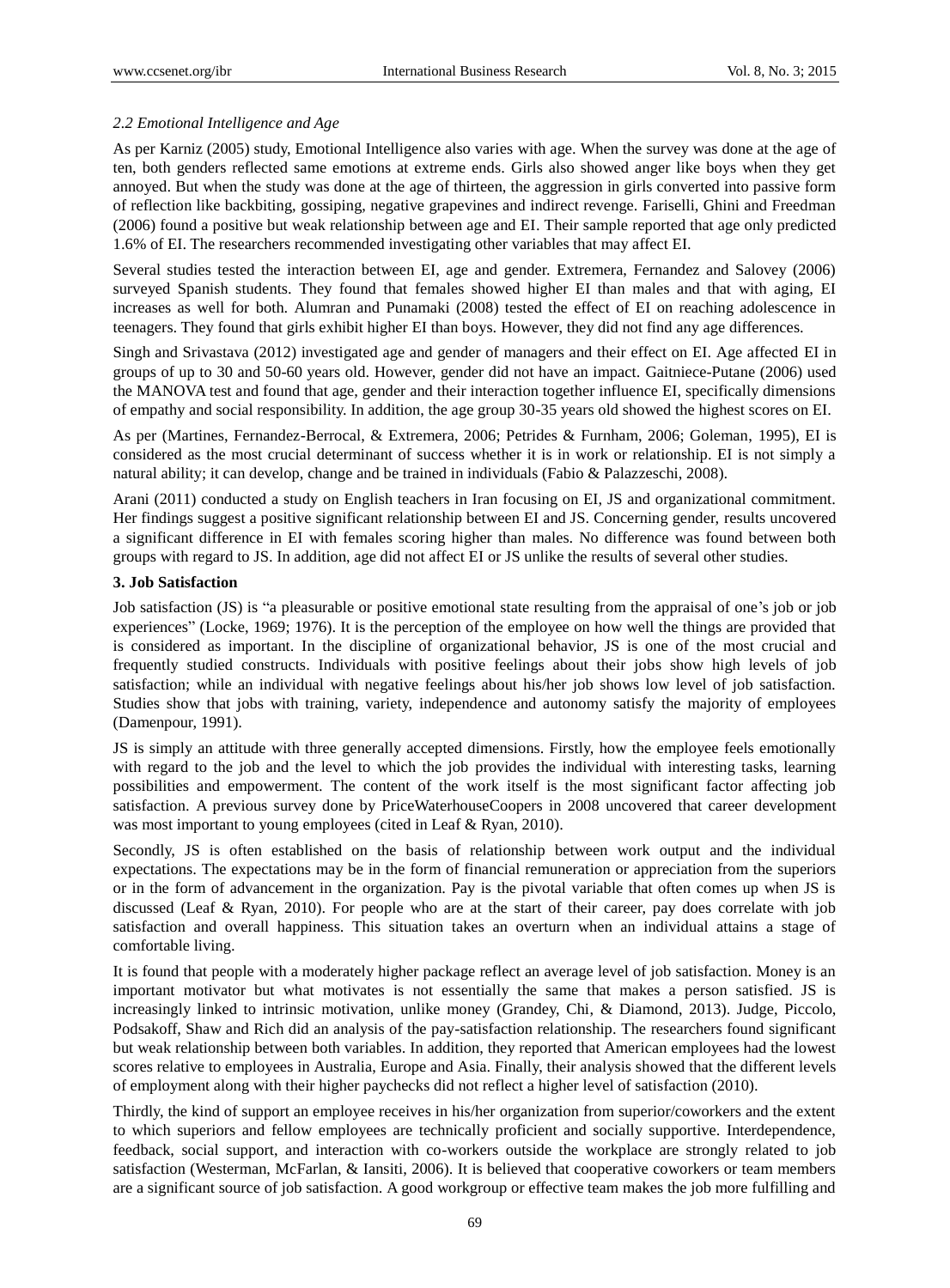satisfying. An employee-centered supervisor, who takes a personal interest, cares about the employee and provides advice and assistance to the individual has a positive impact on the JS.

Traditional studies focusing on JS intended to investigate the relationship between JS and different organizational variables. For example, Judge, Thoresen, Bono and Patton (2001) did a meta-analysis on the relationship between JS and performance. The researchers conclude that there is a moderate correlation between JS and performance. In addition, they believe that the time has come to study JS with other organizational variables. Another study conducted by Petrides and Furnham (2006) found several correlations related to JS. The researchers found positive significant correlations between JS and organizational commitment, JS and job control and JS with trait emotional intelligence. Onuoha and Segun-Martins (2013) found positive correlation between JS and emotional intelligence as well. In addition, they proposed that JS and marital status are correlated. Scarcity remains in studies on the interaction between emotions and JS.

# *3.1 Job Satisfaction and Gender*

While there is no significant difference between males and females when it comes to analytical skills, problem solving, competitiveness, optimism and other intellectual abilities, different groups report different scores on some elements of JS. Kifle and Desta (2012) show that females are more satisfied with the social networking they encounter inside the organization. However, males are motivated by career progress, responsibilities and working hours. Petrides and Furnham (2006) found that females experience less perceived control on their work as they progress. This in turn leads to less organizational commitment and less JS. Onuoha and Segun-Martins (2013) did their study on married working women. They found a positive correlation between JS and EI.

One of the reasons of women's more contended attitudes is that they stress more on their role as home-makers relatively and extend pleasure from the responsibilities fulfilled at home front (Veroff, Douvan, & Kulka, 1981). A working woman instead of comparing herself with the similar level male employee in the organization, her comparison is with the other women. Hence, she expects less as compared to her male counterpart. As per Clark (1997), the disparity between males and females starts decreasing with the years of experience and qualifications. It is also reduced with age. Younger females have more expectations as compared to older females. On the other hand, females report that they need work-life balance to meet the demands of their homes while males ask for more money (Leaf & Ryan, 2010).

Kifle and Desta (2012) investigated the difference in JS among persons who completed their PhD at Australia's Group of Eight (Go8) universities. JS was not dependent on gender, despite that the author controlled the variables like age, employment status and family type/living arrangement. For those with statistically accepted differences, males are more contented than females with the basic sphere of JS that includes satisfaction with hours worked, satisfaction with prospect for career advancement and satisfaction with workload. Females are satisfied with another facet that takes account of contributing to the society and conducting relationships with fellow employees.

## *3.2 Job Satisfaction and Age*

Although demographic variables play a significant role in the studies related to JS, results were often conflicting. As per Hertzberg et al. (1957), when an employee starts his/her job, the enthusiasm and drive to perform is on the higher side and start decreasing in the following years. However, older employees tend to be more satisfied with their jobs as compared to younger ones. The survey conducted by Morello (2010) in Washington Post shows that, for all ages, only 45 percent of the respondents marked 4-5 on a scale of 5 indicating a positive response to JS. This was the lowest percentage ever encountered showing how employees are dissatisfied in their work. Gallup-Healthways well-being index reported 87.5 percent of Americans are happy with their jobs. Older employees have the maximum level of JS with approximately 95 percent (Mendes, 2011). The reasons proposed for such results were a lucrative package, a satisfying career, expertise and stability desired in a particular age.

On the other hand, Onuoha and Segun-Martins (2013) found a negative relationship between age and JS. The researchers justify the results saying that older employees may have lost their physical skills so they make mistakes; they have lower productivity and consequently lose satisfaction with work. They also mentioned that culture plays a larger part in the findings. The study was conducted in Nigeria where the dependency rate of adults is high due to unemployment. Hence, the working population feels more stress and the result is high dissatisfaction rate. More recently, a report published by the Conference Board research firm found that average Americans are overall satisfied with their jobs; however, they are not happy (2014). The employees reported that communication, interest in job tasks and recognition are the most important determinants of JS and it is the responsibility of the employer to ensure the availability of such elements. It is believed that for employers, in a tight market and suffering economies, should put JS as a high priority to attract and retain the qualified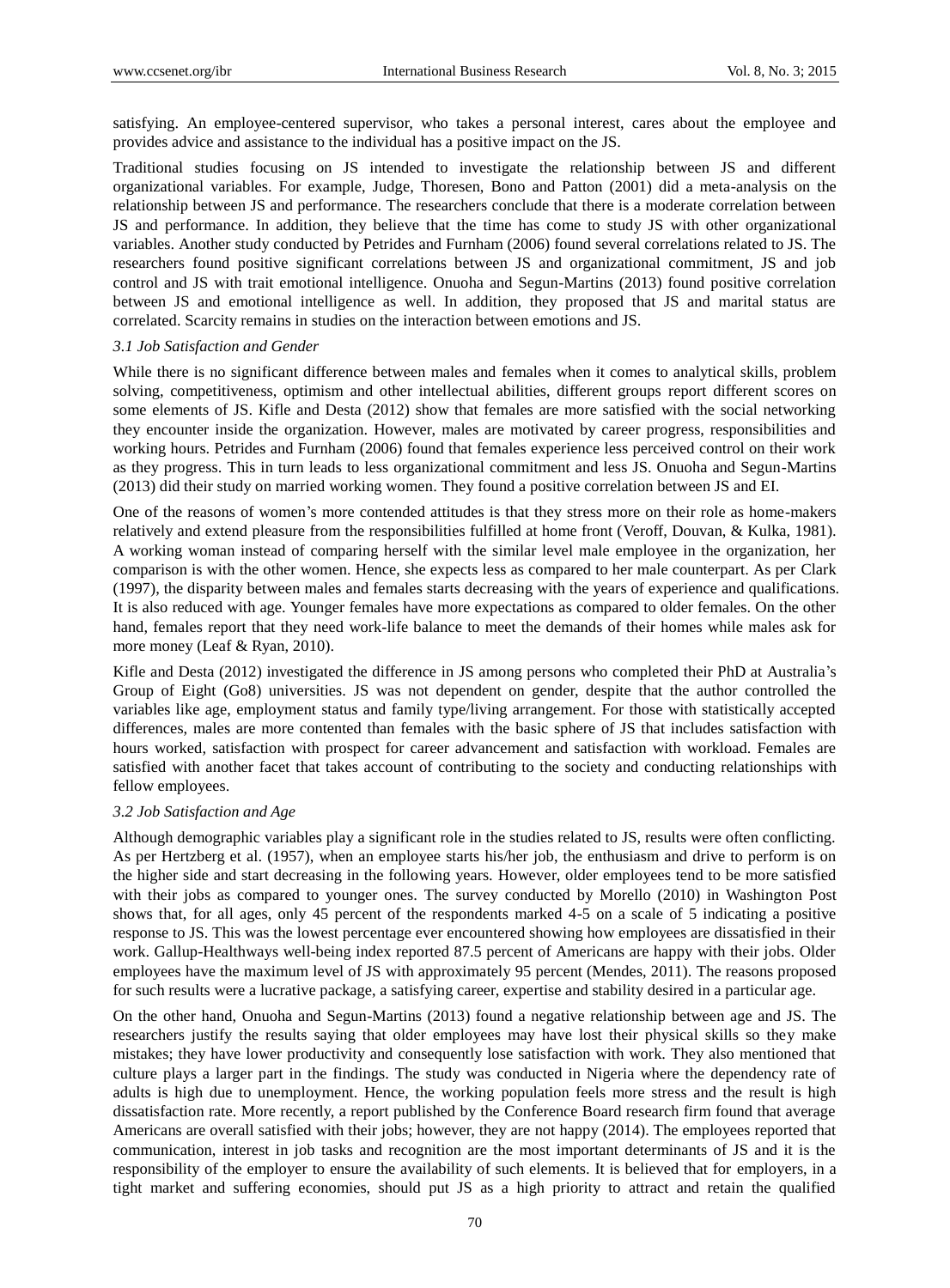employees. Employers should have strong EI skills to handle the needs and demands of their employees.

Another school of thought believes that the older an employee gets, the less the job opportunities he/she receives as his/her expertise has developed in a special kind of work. Thereby, older employees are less likely to leave and remain more contended in their current job (Warr, 1992; Doering et al., 1983; Glenn et al., 1977). Some studies indicated a positive correlation between age and satisfaction but others reported a U-shaped relationship (Petrides & Furnham, 2006). Leaf and Ryan (2010) revealed in their report that old employees appreciate non-monetary rewards specifically different types of benefits. On the other hand, young employees demand career advancement and work-life balance.

In a comparative study conducted by Arani (2003) on secondary school teachers' job satisfaction in Iran and India, value orientation and school climate were measured against gender, age, years of teaching experience, subject matter and salary. Results showed that there was no significance in the relationships between JS and gender, as well as age, years of teaching experience, the subject taught, and the salary. This was further supported by Klein (2007) who compared overall satisfaction, as measured by the Job Satisfaction Survey and certain demographics including age and gender of full-time business faculty of the Wisconsin Technical College System. Klein has found that there was no significant relation between gender and overall satisfaction, as well as no relation between age and overall satisfaction.

It is worthy to note that this study is a continuation of another two papers (El-Badawy & Sadek, in review; El-Badawy, Srivastava, & Sadek, 2014). The first paper investigated EI, JS and organizational learning capabilities between academicians. No significant relationship was found between EI and JS; however, it was a positive relationship. The second paper was a comparative study between Egypt and India. It found significant positive relationship between EI and JS. It was concluded that different cultural and demographic variables need to be explored in terms of their effect on EI and JS. Therefore, the purpose of this paper was formed. First, the effects of gender and age on EI, JS and the relationship between EI and JS were investigated. Second, the impact of EI on JS among academicians in higher education institutions of Egypt was tested.

Based on the literature review and the previous two papers, the following hypotheses were developed:

H1: Gender affects EI so that females will exhibit higher EI than males.

H2: Age affects EI so that employees of older age will have higher EI than younger ones.

H3: Gender will not affect JS so that both genders will exhibit similar levels of satisfaction.

H4: Age affects JS so that older employees will be more satisfied than younger ones.

H5: EI will have a positive impact on JS.

H6: Gender moderates the relationship between EI and JS.

H7: Age moderates the relationship between EI and JS.

# **4. Method**

# *4.1 Participants and Sampling Procedures*

The Hypotheses were mainly tested within the context of the Higher Education Industry in Egypt. Respondents were mainly academicians in private Higher Education Institutions. Generally, and specifically in Egypt, teachers lack adequate skills when it comes to their teaching and interactions with students. Nevertheless, researchers did not succeed in finding a way to improve their performance (Anari, 2011). Studies in this area are considered in the infancy stage.

Unfortunately, in Egypt, there is lack of statistical reports on populations from different industries. The researchers could not reach the exact population number of teachers in higher education institutions. In addition, teachers were reluctant to answer surveys or participate in studies. Hence, the number of collected questionnaires was limited.

Graduate students were assigned to deliver the questionnaires and an explanatory cover letter personally to 160 randomly selected respondents in four private universities. The completed questionnaires were collected within three weeks after delivery. There were 100 responses that were used in the data analysis for an overall return rate of 62.5%.

## *4.2 Measurement Scales*

Two main standardized scales were used in order to obtain data on the study variables. Emotional Intelligence was mainly the independent variable whereas the Job Satisfaction was the dependent variable. The measures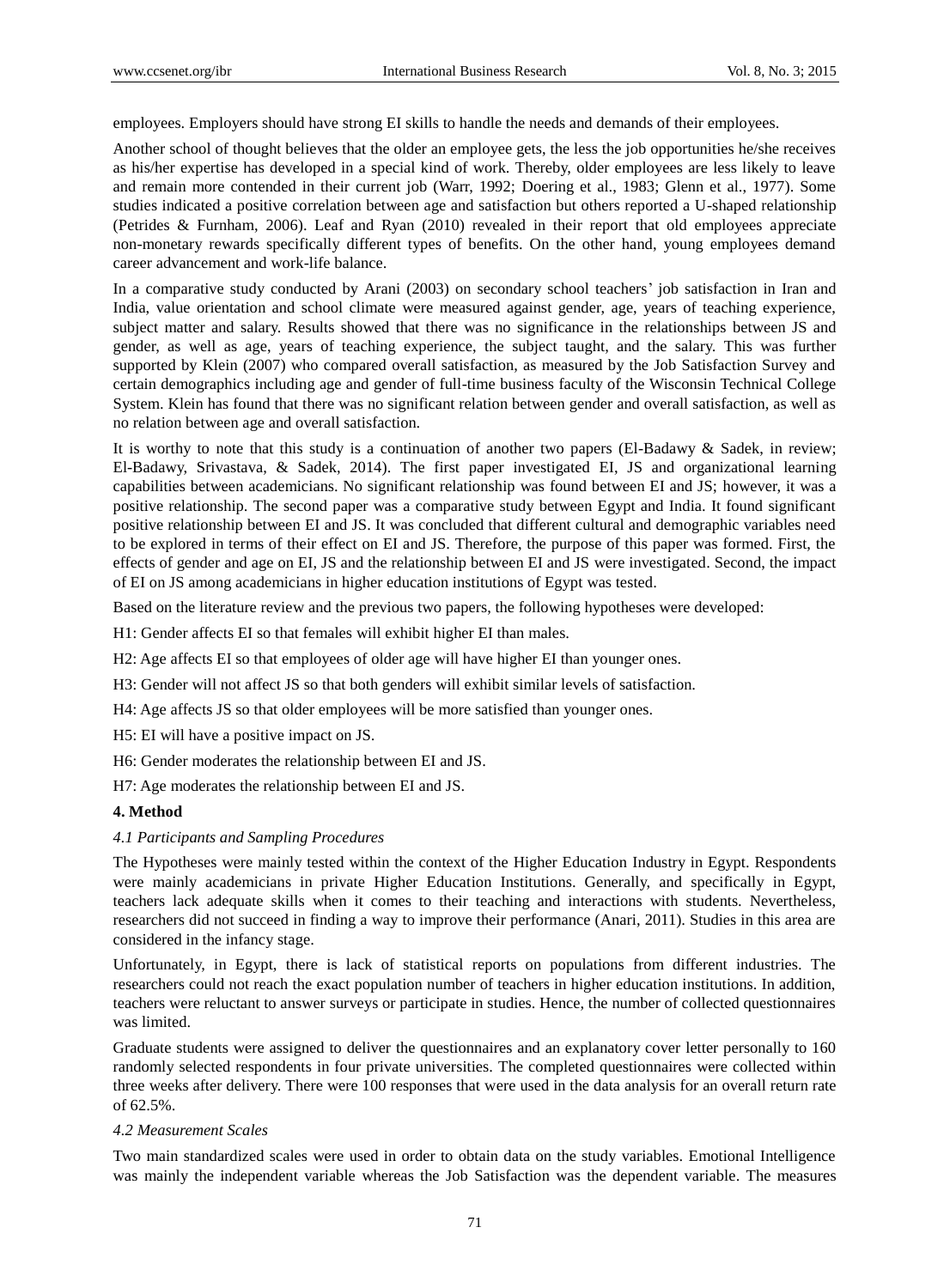used in this study were obtained from their original source.

**Emotional Intelligence scale:** The researchers used the Schutte et al. (1998) EI scale. This is a self-report, Likert-type scale ranging from strongly agree to strongly disagree. The scale is made of 33 items. The sum of all items constitutes the total scale score, and this could be ranging from 33 to 231 (higher scores are indicating greater EI).

**Job Satisfaction scale:** The scale is made of 5 items. Items 1 & 2 are taken from Brayfield and Rothe (1951); Items 3, 4 and 5 are taken from Krishnakumar (2008). The items were measured on a 5-point rating scale were 1 is representing strongly disagree while 5 is representing strongly agree. Items could be as such "I am fairly satisfied with my coworkers" and "I find real enjoyment in my work".

## *4.3 Analysis*

The analysis of the data was done through the program of SPSS (a product of IBM®). Descriptive statistics, correlation and regression analyses were conducted.

## *4.4 Validity and Reliability Analyses for Measurement Scales*

The variables were subject to explanatory factor analysis. The analysis was mainly based on principal factoring with iterations and oblique rotations. In order to identify the reliability and validity of the scale, the criterion of factor loadings equal to or greater than 0.30 and the reliability coefficient of Cronbach Alpha equal to or greater than 0.60 were used.

## **5. Results**

#### *5.1 Descriptive Statistics*

The collected sample included 35% males and 65% females. 70% were below 35 years old while 30% were above 35 years old. All participants were from the academia field, 45% were Bachelor degree holders, 28% finished their Masters degrees and 27% were PhD holders. Finally, 48% of the sample were teaching assistants, 27% were assistant lecturers, 13% lecturers, 8% associate professors and 4% were professors.

|  |  | Table 1. Cronbach's Alpha |  |  |
|--|--|---------------------------|--|--|
|--|--|---------------------------|--|--|

| Variables                     | No. of Items | Cronbach's Alpha |
|-------------------------------|--------------|------------------|
| <b>Emotional Intelligence</b> | 33           | .879             |
| <b>Job Satisfaction</b>       |              | .641             |

Cronbach's Alpha was calculated for the two main variables studied. Table 1 shows that both variables were redeemed reliable.

# *5.2 Hypotheses Tested*

Table 2. T-test for gender and EI

|        |    | Mean  | Std. Deviation | df    |     | P-value |
|--------|----|-------|----------------|-------|-----|---------|
| Male   | 35 | 71.75 | 8.74           | 98.00 | .04 | 0.30    |
| Female | 65 | 69.58 | 10.58          |       |     |         |

## H10: Gender does not affect EI.

H11: Gender affects EI.

The first hypothesis aimed to test the effect of gender on emotional intelligence. The results showed that gender did not have a significant effect on the scores of emotional intelligence as evident by the non-significant p-value (p>.05). In addition, the mean scores of females were lower than males. We failed to reject the null hypothesis.

Table 3. T-test for age and EI

|                    | N  | Mean  | Std. Deviation | đÌ    |         | P-value |
|--------------------|----|-------|----------------|-------|---------|---------|
| Less than 35 years | 70 | 68.90 | 9.81           |       |         |         |
| Over 35 years      | 30 | 73.71 | 9.72           | 98.00 | $-2.26$ | 0.026   |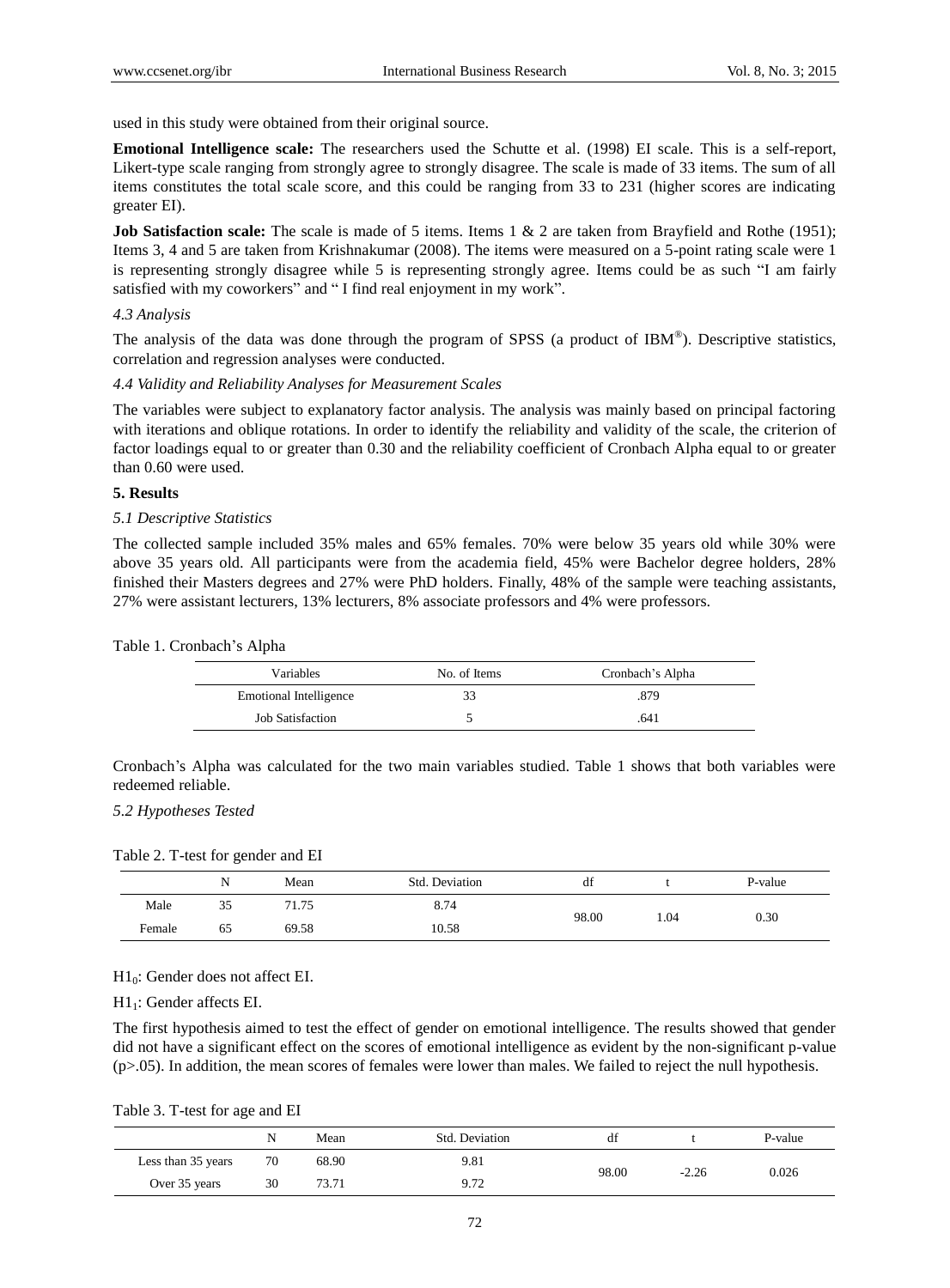$H2<sub>0</sub>$ : Age does not affect EI.

# $H2<sub>1</sub>$ : Age affects EI.

The second hypothesis tested if age had a significant effect on EI scores. The results showed that employees of older age had significant higher scores than younger employees as evident by the significant p-value (p<.05) and the higher mean score (73.7). The null hypothesis was rejected.

Table 4. T-test for gender and JS

|        | N  | Mean  | Std. Deviation | df    |         | P-value |
|--------|----|-------|----------------|-------|---------|---------|
| Male   | 35 | 68.00 | 14.81          | 98.00 | $-0.59$ | 0.55    |
| Female | 65 | 69.92 | 15.77          |       |         |         |

H<sub>30</sub>: Gender does not affect JS.

H31: Gender affects JS.

The third hypothesis tested the claim that gender will not affect the level of job satisfaction. The results showed that both groups did not show different levels of JS as evident by the non-significant p-value and the small difference in mean scores. We failed to reject the null hypothesis.

# Table 5. T-test for age and JS

|                | N  | Mean  | Std. Deviation | df    |         | P-value |
|----------------|----|-------|----------------|-------|---------|---------|
| Below 35 years | 70 | 69.00 | 16.25          | 98.00 | $-0.25$ | 0.79    |
| Over 35 Years  | 30 | 69.83 | 13.42          |       |         |         |

H<sub>40</sub>: Age does not affect JS.

 $H4<sub>1</sub>:$  Age affects JS.

The forth hypothesis tested the effect of age on the reported mean scores for JS. From the table, it was proven that there was no statistically significant difference between older and younger employees when it comes to their levels of job satisfaction (p>.05). The null hypothesis was not rejected.

 $H5<sub>0</sub>$ : There is no relationship between EI and JS.

 $H5<sub>1</sub>$ : EI positively impacts JS.

The fifth hypothesis tested the relationship between EI and JS. The Pearson Correlation Coefficient was computed. The results showed no significant correlation between both variables  $[r=.12, n= 100, p=.22]$ . The regression analysis reflected the non-significance of the proposed relationship F (1, 98) = 1.52, p= .22 and that EI hardly explained any variance in JS ( $R^2$  = 1.5%). We failed to reject the null hypothesis.

| <b>Model Summary</b>      |                   |                |                          |                            |      |                |  |
|---------------------------|-------------------|----------------|--------------------------|----------------------------|------|----------------|--|
|                           | $\mathbb{R}$      | R Square       | <b>Adjusted R Square</b> | Std. Error of the Estimate |      |                |  |
|                           | .147 <sup>a</sup> | .022           | $-.009$                  | 15.46471                   |      |                |  |
| <b>ANOVA</b> <sup>b</sup> |                   |                |                          |                            |      |                |  |
|                           |                   | Sum of Squares | df                       | Mean Square                | F    | Probability    |  |
|                           | Regression        | 509.639        | 3                        | 169.880                    | .710 | $.548^{\circ}$ |  |
|                           | Residual          | 22959.111      | 96                       | 239.157                    |      |                |  |
|                           | Total             | 23468.750      | 99                       |                            |      |                |  |

Table 6. Moderating effect of gender on EI and JS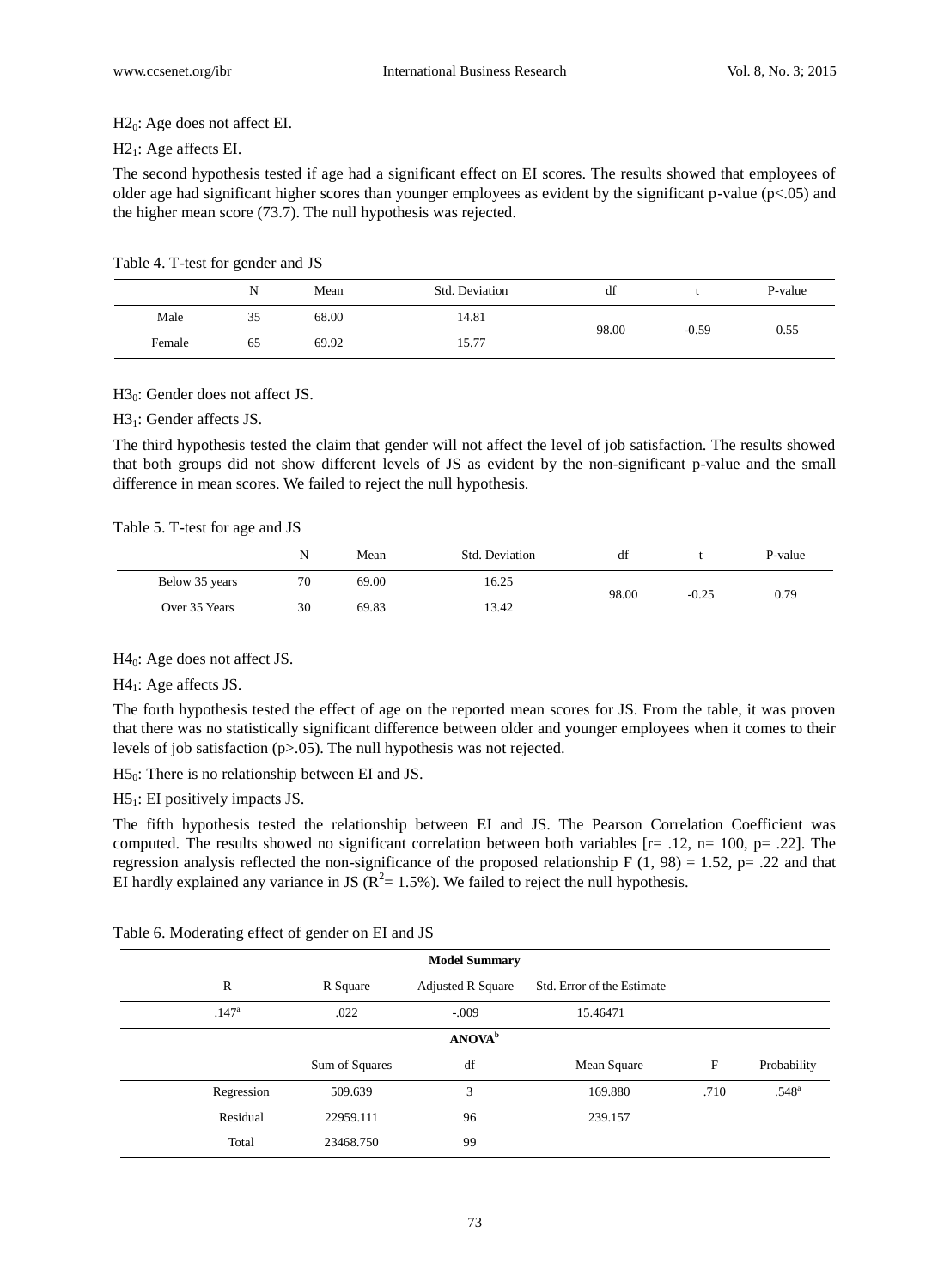|                               |                                    | <b>Coefficients</b> |                                  |         |             |
|-------------------------------|------------------------------------|---------------------|----------------------------------|---------|-------------|
|                               | <b>Unstandardized Coefficients</b> |                     | <b>Standardized Coefficients</b> |         |             |
|                               | B                                  | Std. Error          | Beta                             |         | Probability |
| (Constant)                    | 36.497                             | 45.716              |                                  | .798    | .427        |
| <b>Emotional Intelligence</b> | .407                               | .634                | .264                             | .642    | .522        |
| Gender                        | 10.772                             | 25.427              | .335                             | .424    | .673        |
| EI - Gender Interaction       | $-.118$                            | .354                | $-.283$                          | $-.334$ | .739        |

H<sub>60</sub>: Gender has no moderation effect on EI-JS relationship.

H61: Gender moderates the EI-JS relationship.

For further testing, the sample was split into two groups according to gender. The Pearson Correlation coefficients between EI and JS were: for males,  $r = .17$ ,  $p = .33$ ; for females,  $r = .12$ ,  $p = .36$ . The correlation for both groups was non-significant. The regression analysis for JS on EI taking into consideration the effect of gender and the gender-EI interaction reflected a non-significant relationship as well  $F(3, 96) = .71$ , p= .55. It was concluded that gender did not have any moderation effect on the EI-JS relationship. We failed to reject the null hypothesis.

| Table 7. Moderating effect of age on EI and JS |  |  |
|------------------------------------------------|--|--|
|                                                |  |  |

| <b>Model Summary</b>          |                                    |            |                                  |                            |                   |  |  |  |
|-------------------------------|------------------------------------|------------|----------------------------------|----------------------------|-------------------|--|--|--|
| Model                         | $\mathbb{R}$                       | R Square   | <b>Adjusted R Square</b>         | Std. Error of the Estimate |                   |  |  |  |
|                               | $.204^{\circ}$                     | .042       | .012                             | 15.30555                   |                   |  |  |  |
| ANOVA <sup>b</sup>            |                                    |            |                                  |                            |                   |  |  |  |
| Model                         | Sum of Squares                     | df         | Mean Square                      | $\mathbf{F}$               | Probability       |  |  |  |
| Regression                    | 979.792                            | 3          | 326.597                          | 1.394                      | .249 <sup>a</sup> |  |  |  |
| Residual                      | 22488.958                          | 96         | 234.260                          |                            |                   |  |  |  |
| Total                         | 23468.750                          | 99         |                                  |                            |                   |  |  |  |
|                               |                                    |            | <b>Coefficients</b>              |                            |                   |  |  |  |
| Model                         | <b>Unstandardized Coefficients</b> |            | <b>Standardized Coefficients</b> |                            |                   |  |  |  |
|                               | B                                  | Std. Error | Beta                             | t                          | Probability       |  |  |  |
| (Constant)                    | 3.552                              | 33.999     |                                  | .104                       | .917              |  |  |  |
| <b>Emotional Intelligence</b> | .923                               | .476       | .599                             | 1.939                      | .055              |  |  |  |
| Age                           | 40.876                             | 25.368     | 1.223                            | 1.611                      | .110              |  |  |  |
| EI - Age Interaction          | $-.567$                            | .348       | $-1.418$                         | $-1.630$                   | .106              |  |  |  |

H7<sub>0</sub>: Age has no moderation effect on EI-JS relationship.

H71: Age moderates the EI-JS relationship.

The Pearson correlation coefficients were calculated for both age groups as well. For the group below 35 years old, r= .22, p= .07; for the group above 35 years old, r=  $-1.15$ , p= .42. The analysis showed that the correlation between EI and JS for the younger employees is positive and almost significant while for older employees, the correlation is not significant and in addition, negative.

The regression analysis of JS on EI for the younger group showed an almost significant relationship  $F(1, 68) =$ 3.30, p= .07. However, the  $R^2$  remains small (4.6%). For the older group, the regression analysis showed a non-significant relationship F  $(1, 28) = .66$ , p= .42.

Regressing JS on EI, age and age-EI interaction also provided a non-significant relationship F  $(3, 96) = 1.39$ , p= .25. Finally, from the scatter plots of both age groups, the direction of the slope is different. From the analyses,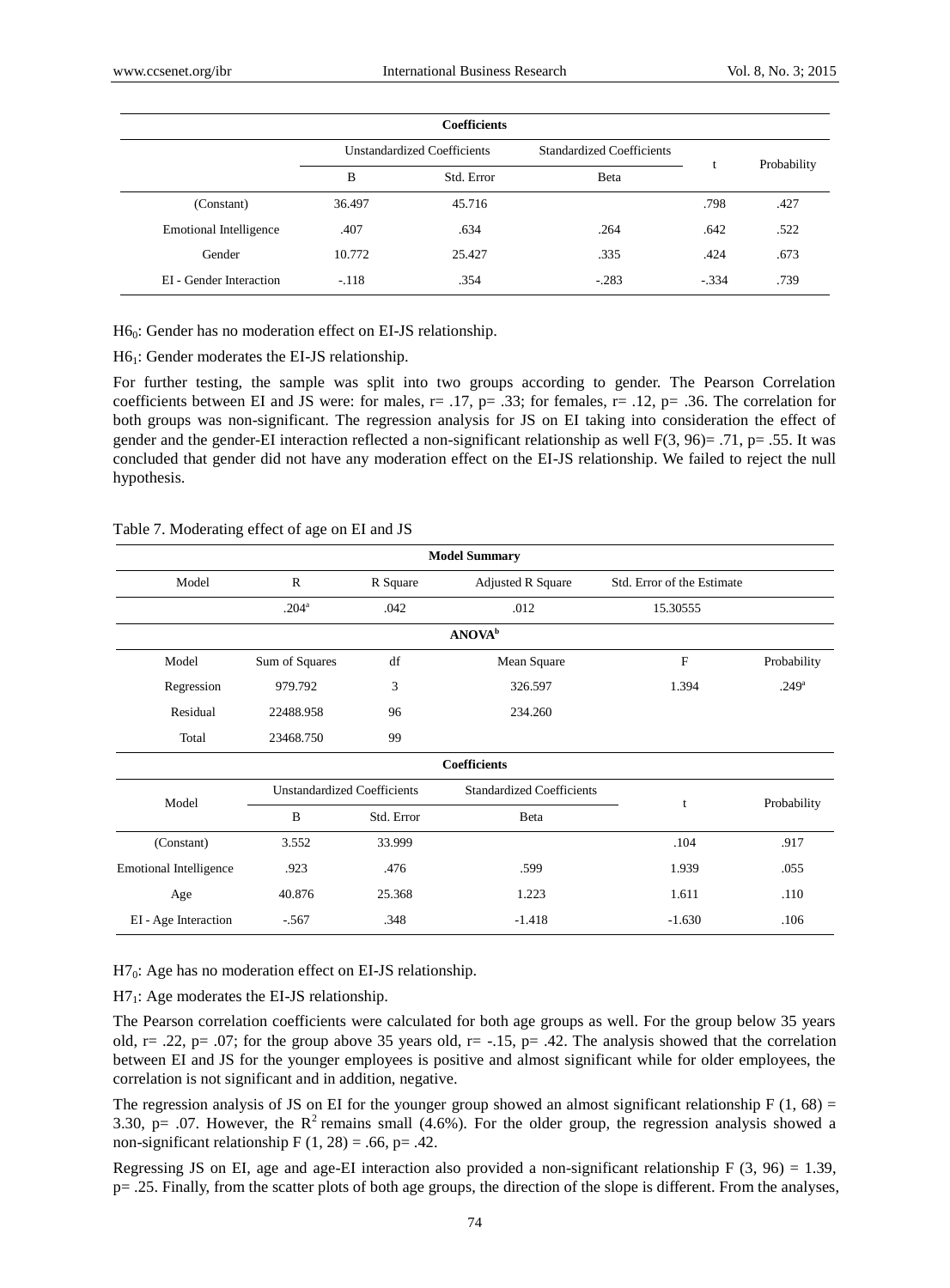it was concluded that age had an effect on the EI-JS relationship. However, it is not a mere moderating effect. Hence, we failed to reject the null hypothesis.



Figure 1. The EI-JS for the younger group



Figure 2. The EI-JS for the older group

## **6. Discussion**

The aim of the present paper is to provide more in-depth analysis on the study done by El-Badawy, Srivastava and Sadek (2014). However, the focus here was on the sample from Egypt to provide a better outlook on the workplace behavior there. As mentioned by Arani (2011), employees of the academia field are neglected. Research concerning their behavior and how to improve and develop it is rare. Specifically, research on Emotional Intelligence is in the infancy stage despite its importance as part of the social intelligence teachers must have to be able to handle students' interactions on daily basis.

The analysis of this study revealed several interesting points for scholars and practitioners. First, concerning gender, it did not affect EI. In addition, the average score for females were lower than males. These results reflect the fact that EI is experienced differently across cultures and social groups. These results are in congruent with the findings of Hopkins and Bilimoria (2008), Harrod and Scheer (2005) and Chan (2004) and contradict the findings of Mandell and Pherwani (2003). Shahzad and Bagum (2012) also found that men had higher EI than women. It is believed that gender did not affect EI in our sample because the Egyptian society is highly male-dominated. Hence, females tend to present themselves in a masculine manner and separate their emotions from the workplace.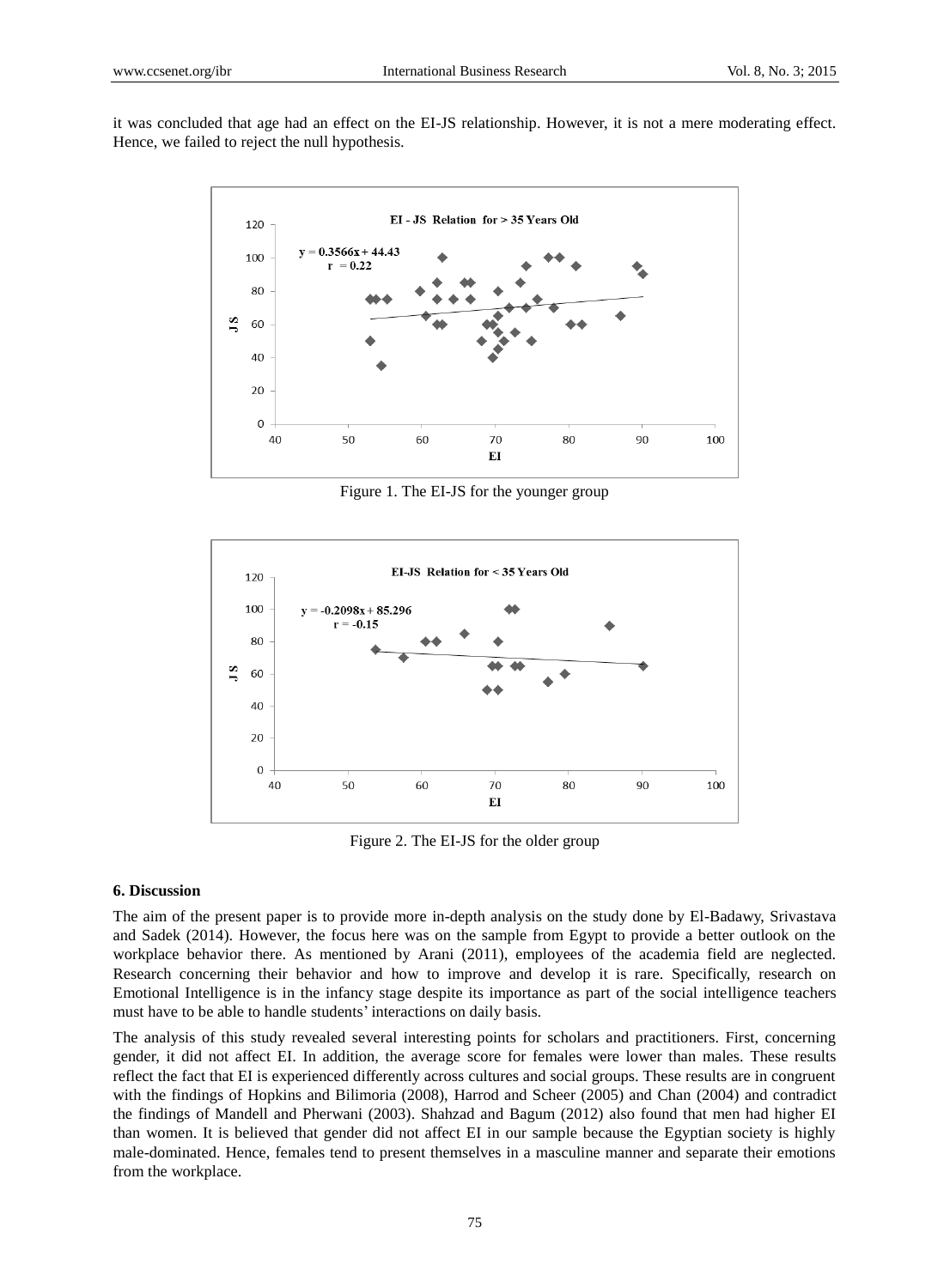Gender did not have an effect on JS as well. These results coincide with Kifle and Desta (2012). Such results provide support that gender does not interfere with the level of job satisfaction attained. However, there could be other elements that affect job satisfaction such as the organizational environment, employee-employer relationship, nature of job, working hours or others. Ahmad (2000) concluded that a high level of job satisfaction among the employees is achieved by the workplace learning. Chiva and Alegre (2008) have also added to these findings that developing the employees' competencies and JS come through the presence of a stimulating work environment.

Concerning age, the results showed that there is a positive relationship between age and EI. The results reflect that with age, comes experience. Hence, older employees are more socially intelligent and better able to manage their feelings and understand others' feelings and body language as well. However, age had no effect on JS. Morello's (2010), Petrides and Furnham's (2006) and Klein's (2007) results were the same. They reflected that JS was merely a state with the same trend showing across different age groups. However, the results of the present study contradict the belief that with older age, employees become more satisfied and complacent with their jobs. Although stability and expertise are important, they are not the perquisite for satisfaction. Since this study was conducted in higher education institutions, age is less of a factor in affecting JS. Academic employees are concerned with working conditions, remuneration and academic achievements. Arani (2003) reported no significant relationship between age and JS for high school teachers as well. In addition, satisfaction is not a synonym for happiness. Measuring satisfaction for different age groups is not enough to conclude if they are happy and retained in their institutions.

The analysis showed that there is no significant relationship between EI and JS. This reflects that, in our sample, EI does not directly lead to JS. Academicians seek other factors to reach JS. In addition, gender did not have a moderating effect on the relationship between EI and JS. However, when it came to age, the results were quite different. For the younger employees, there was a positive strong relationship between EI and JS. The analysis also showed that for the younger group, the direction of the relationship is positive while it is negative for the older group and insignificant.

# **7. Limitations and Future Research Directions**

This study has several limitations. First, the sample size is not large enough for the results to be generalized. The study did not cover all private institutions present in Egypt. Second, the distribution of the age groups was not the same for males and females. Hence, the comparisons were not practical to make. Third, self-reported measures were used. Individuals may have answered inaccurately or had social desirability bias. Forth, the study focused on private higher institutions, there was no resemblance of the public institutions.

Some future recommendations include surveying public institutions and comparing the results with the private ones. Splitting age into several groups is important to capture any differences between generations. It is also recommended for future researchers to conduct comparative studies in countries with cultures similar to Egypt. Finally, expanding the scope of the study and examining the impact of EI on productivity, success and academic achievements of academicians is suggested.

# **References**

- Alumran, J. I. A., & Punamaki, R. (2008). Relationship between gender, age, academic achievement, emotional intelligence, and coping styles in Bahraini Adolescents. *Individual Differences Research, 6*(2), 104-119.
- Anari, N. N. (2011). Teachers: Emotional intelligence, job satisfaction, and organizational commitment. *Journal of Workplace Learning, 24*(4), 256-269. http://dx.doi.org/10.1108/13665621211223379
- Arani, A. (2003). A comparative study of secondary school teachers' job satisfaction in relation to their value orientation and school organizational climate in Iran and India. *Humanities Education, 4*, 200-25.
- Chan, D. W. (2004). Perceived emotional intelligence and self-efficacy among Chinese secondary school teachers in Hong Kong. *Personality and Individual Differences*, *36*, 1781-1795. http://dx.doi.org/10.1016/j.paid.2003.07.007
- Clark, A. E. (1997). Job satisfaction and gender: Why are women so happy at work? *Labour Economics, 4*(4), 341-372. http://dx.doi.org/10.1016/S0927-5371(97)00010-9
- Damenpour, F. (1991). Organizational innovation: A meta-analysis of effects of determinants and moderators. *Academy of Management Journal, 34*, 555-590. http://dx.doi.org/10.2307/256406
- Diestel, S., Wegge, J., & Schmidt, K. H. (2013). The impact of social context on the relationship between individual job satisfaction and absenteeism: The roles of different foci of job satisfaction and work-unit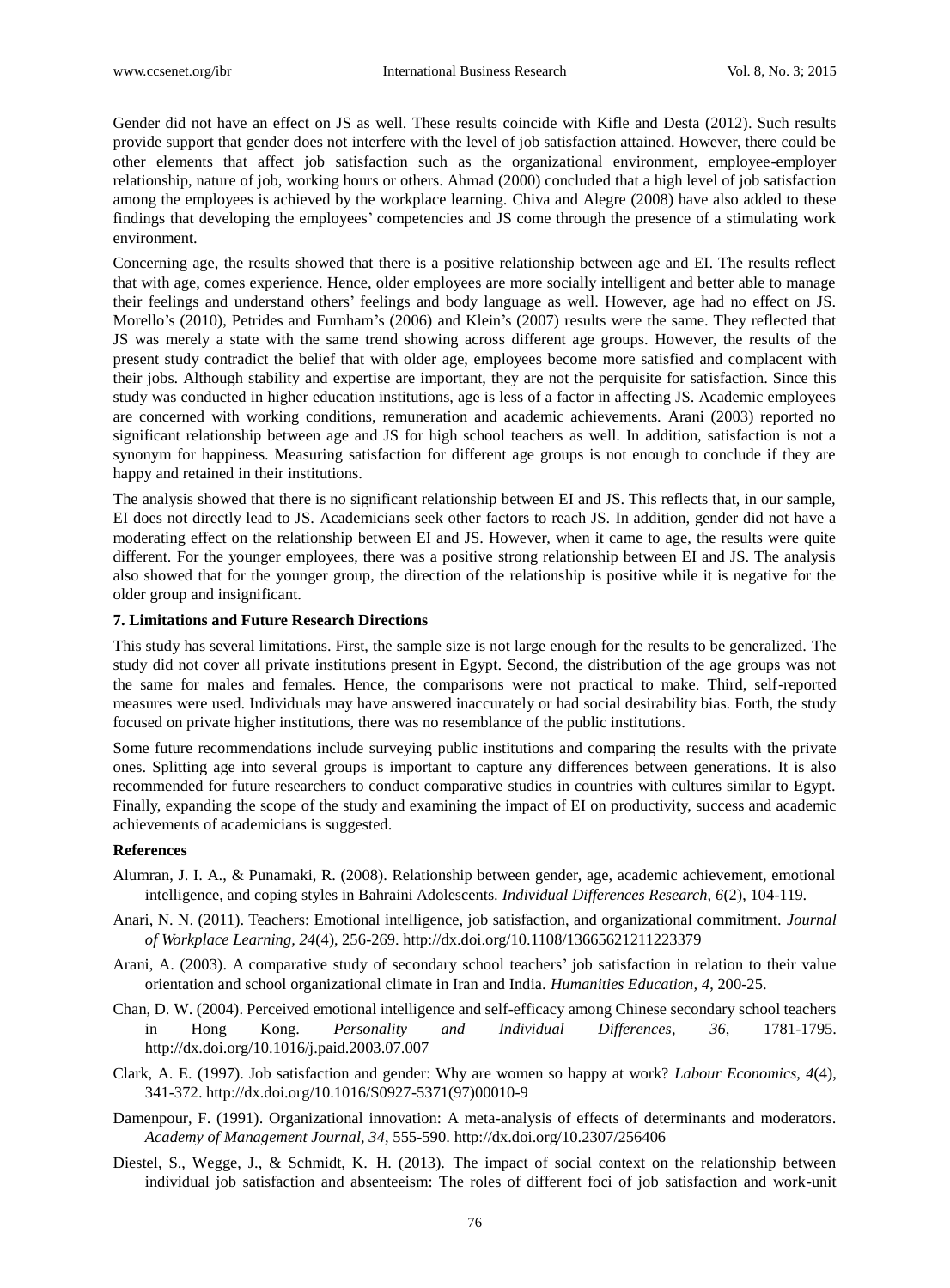absenteeism. *Academy of Management Journal*. http://dx.doi.org/10.5465/amj.2010.1087

- Doering, M., Rhodes, S., & Schuster, M. (1983). *The aging worker*. Beverly Hills, CA: Sage Publications.
- Edmans, A. (2012). The link between job satisfaction and firm value, with implications for corporate social responsibility. *Academy of Management Perspectives, 26*(4), 1-19. http://dx.doi.org/10.5465/amp.2012.0046
- El Badawy, T., & Sadek, M. (In Review). *The impact of emotional intelligence on job satisfaction moderated by the organizational learning capability among academicians in private higher education institutions in Egypt*. German University in Cairo, Cairo, Egypt.
- El Badawy, T., Srivastava, S., & Sadek, M. (2014). Assessing the relationship between emotional intelligence, job satisfaction and organizational learning capability in private higher educational institutions in Egypt and India: A comparative study. *International Journal of Business Administration, 5*(6), 38-47. http://dx.doi.org/10.5430/ijba.v5n6p38
- Extremera, N., Fernandez-Berrocal, P., & Salovey, P. (2006). Spanish version of the Mayor-Salovey-Caruso Emotional Intelligence test (MSCEIT). Version 2.0: Reliabilities, age and gender differences. *Psicothema, 18*, supl., 42-48.
- Fabio, A. & Palazzeschi, L. (2008). Emotional intelligence and self-efficacy in a sample of Italian high school teachers. *Social Behaviour and Personality, 36*(3), 315-326. http://dx.doi.org/10.2224/sbp.2008.36.3.315
- Fariselli, L., Ghini, M., & Freedman, J. (2006). *Age and emotional intelligence* (2nd ed.). Retrieved from http://www.6seconds.org
- Gaitniece-Putane, A. (2006). Gender and age differences in emotional intelligence, stoicism and aggression. *Baltic Journal of Psychology, 7*(2), 26-42.
- George, J. M. (2000). Emotions and leadership. *Human Relations, 53*(8), 1027-1055. http://dx.doi.org/10.1177/0018726700538001
- Glenn, N., Taylor, P., & Weaver, C. (1977). Age and job satisfaction among males and females: A multivariate, multisurvey study. *Journal of Applied Psychology*, *62*, 189-193. http://dx.doi.org/10.1037/0021-9010.62.2.189
- Goleman, D. (1995). *Emotional intelligence* (pp. 43-44). New York: Bantam Books.
- Grandey, A. A., Chi, N., & Diamond, J. A. (2013). Show me the money! Do financial rewards for performance enhance or undermine the satisfaction from emotional labor? *Personnel Psychology, 66*, 569-612. http://dx.doi.org/10.1111/peps.12037
- Harrod, N. R., & Scheer, S. D. (2005). An exploration of adolescent emotional intelligence in relation to demographic characteristics. *Adolescence, 40*(159), 503-512. Libra Publishers Inc.
- Herzberg, F., Mausner, B., Peterson, R. D., & Capwell, D. F. (1957). *Job attitudes: Review of research and opinions*. Pittsburgh: Psychological Service of Pittsburgh.
- Hopkins, M. M., & Bilimoria, D. (2008). Social and emotional competencies predicting success for male and female executives. *Journal of Management Development, 27*(1), 13-35. http://dx.doi.org/10.1108/02621710810840749
- Javier, E. R., & Deligero, J. C. L. (2014). Job satisfaction of the teaching and non-teaching staff of the lyceum of the Philippines University – Batangas. *International Journal of Information, Business and Management, 6*(4), 1-10.
- Judge, T. A., Piccolo, R. F., Podsakoff, N. P., Shaw, J. C., & Rich, B. L. (2010). The relationship between pay and job satisfaction: A meta-analysis of the literature. *Journal of Vocational Behavior*, *77*(2), 157-167. http://dx.doi.org/10.1016/j.jvb.2010.04.002
- Judge, T. A., Thoresen, C. J., Bono, J. E., & Patton, G. K. (2001). The job satisfaction-job performance relationship: A qualitative and quantitative review. *Psychological Bulletin, 127*(3), 376-407. http://dx.doi.org/I0.1037/0033-2909.I27.3.376
- Karniz, L. (2005). *Emotional intelligence as zeitgeist, as personality and treatment*. Multilingual Matters Limited.
- Kifle, T., & Desta, I. H. (2012). Gender differences in domains of job satisfaction: Evidence from doctoral graduates from Australian universities. *Economic Analysis and Policy (EAP), 42*(3), 319-338. http://dx.doi.org/10.1016/S0313-5926(12)50032-9